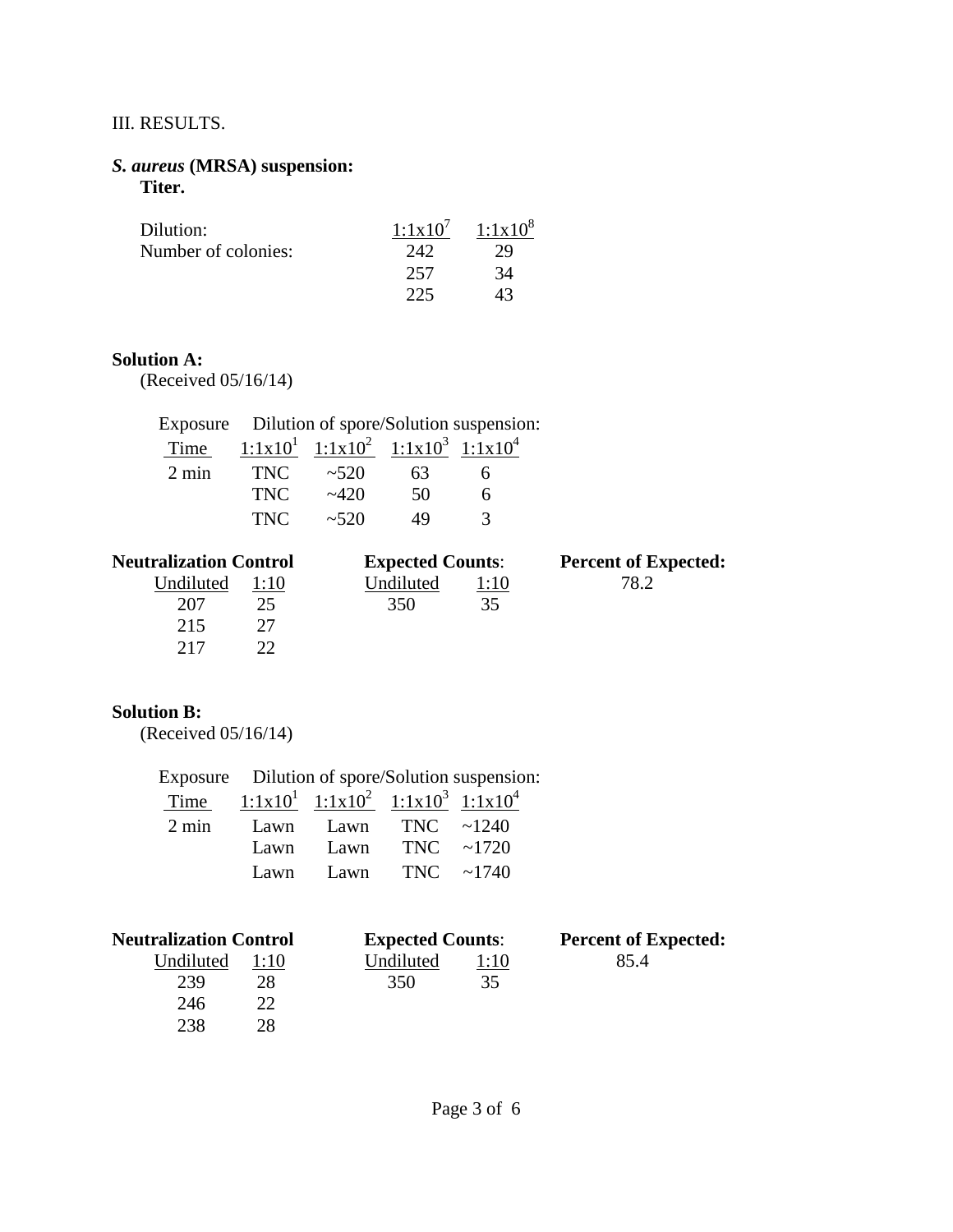# **Solution C:**

(Received 05/16/14)

|                 |                                             | Exposure Dilution of spore/Solution suspension: |
|-----------------|---------------------------------------------|-------------------------------------------------|
| Time            | $1:1x10^1$ $1:1x10^2$ $1:1x10^3$ $1:1x10^4$ |                                                 |
| $2 \text{ min}$ |                                             |                                                 |
|                 |                                             |                                                 |
|                 |                                             |                                                 |

| <b>Neutralization Control</b> |      | <b>Expected Counts:</b> |      | <b>Percent of Expected:</b> |
|-------------------------------|------|-------------------------|------|-----------------------------|
| Undiluted                     | 1:10 | Undiluted               | 1:10 | 84.4                        |
| 227                           |      | 350                     | 35   |                             |
| 260                           | 26   |                         |      |                             |
| 249                           |      |                         |      |                             |

## **Solution D:**

(Received 05/16/14)

|                 |      |                                             |                      | Exposure Dilution of spore/Solution suspension: |
|-----------------|------|---------------------------------------------|----------------------|-------------------------------------------------|
| Time            |      | $1:1x10^1$ $1:1x10^2$ $1:1x10^3$ $1:1x10^4$ |                      |                                                 |
| $2 \text{ min}$ | Lawn |                                             | Lawn TNC $\sim$ 1180 |                                                 |
|                 | Lawn | Lawn                                        | TNC $\sim$ 1260      |                                                 |
|                 | Lawn |                                             | Lawn TNC $\sim$ 1280 |                                                 |

| <b>Neutralization Control</b> |      | <b>Expected Counts:</b> |      | <b>Percent of Expected:</b> |
|-------------------------------|------|-------------------------|------|-----------------------------|
| Undiluted                     | 1:10 | Undiluted               | 1:10 | 92.2                        |
| 225                           | 30   | 350                     | 35   |                             |
| 22.1                          | 34   |                         |      |                             |
| 238                           | 30   |                         |      |                             |

## **Solution E:**

(Received 05/16/14)

|                 |      |                                             |                 | Exposure Dilution of spore/Solution suspension: |
|-----------------|------|---------------------------------------------|-----------------|-------------------------------------------------|
| Time            |      | $1:1x10^1$ $1:1x10^2$ $1:1x10^3$ $1:1x10^4$ |                 |                                                 |
| $2 \text{ min}$ |      | Lawn Lawn                                   | TNC $\sim$ 1880 |                                                 |
|                 | Lawn | Lawn                                        | <b>TNC</b>      | ~1680                                           |
|                 | Lawn | Lawn                                        | TNC             | ~1820                                           |

| <b>Neutralization Control</b> |      | <b>Expected Counts:</b> |             | <b>Percent of Expected:</b> |
|-------------------------------|------|-------------------------|-------------|-----------------------------|
| Undiluted                     | 1:10 | Undiluted               | <u>l:10</u> | 91.5                        |
| 266                           | 26   | 350                     | 35          |                             |
| 235                           | 35   |                         |             |                             |
| 223                           | 28   |                         |             |                             |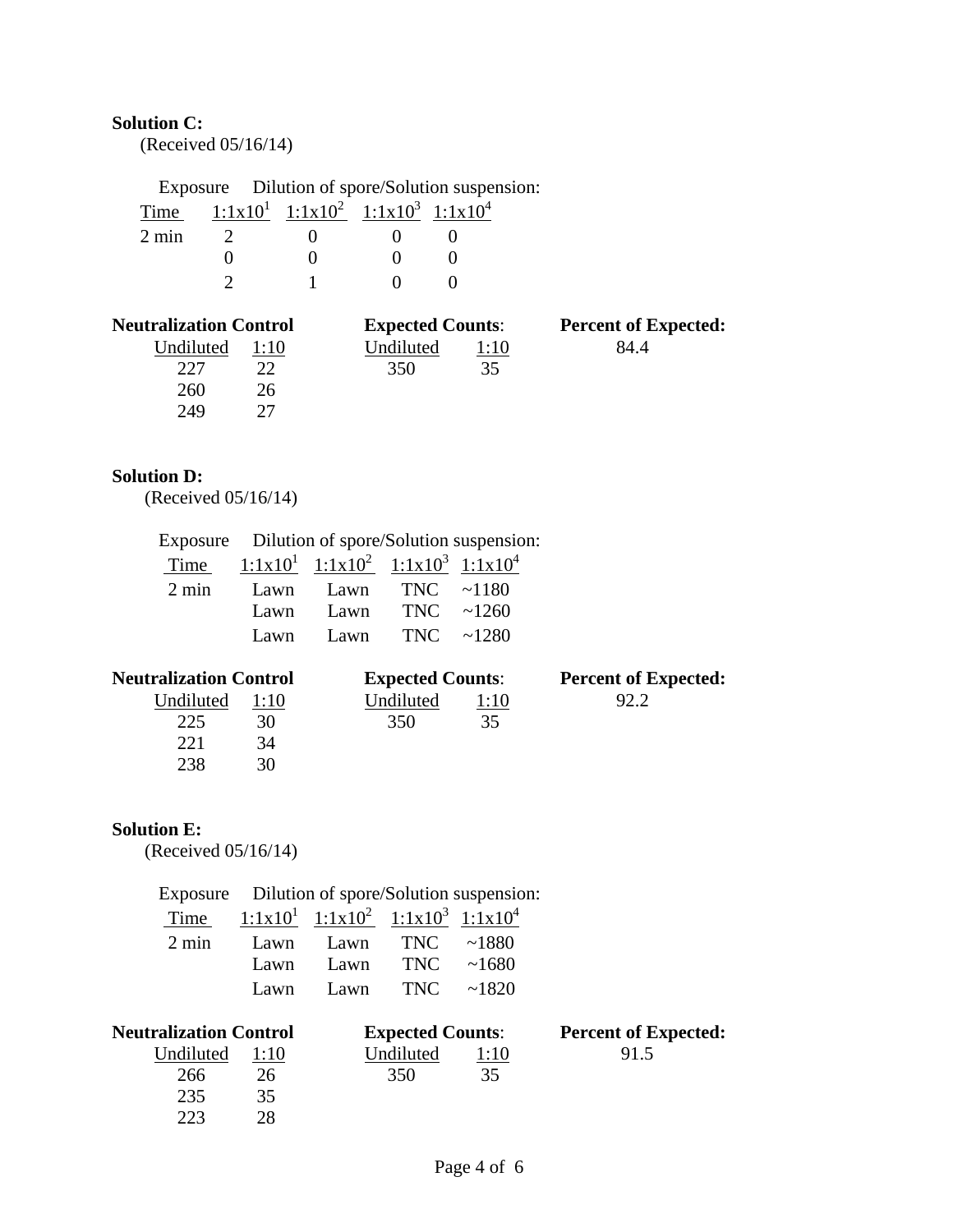### **Sterility Controls:**

| Counts  |
|---------|
| 0, 0, 0 |
| 0, 0, 0 |
| 0, 0, 0 |
| 0, 0, 0 |
| 0, 0, 0 |
| 0, 0, 0 |
| 0, 0, 0 |
| 0, 0, 0 |
| 0, 0, 0 |
| 0, 0, 0 |
| 0, 0, 0 |
|         |

### IV. DISCUSSION.

Results of the titer showed a viable *S. aureus* (MRSA) concentration of 2.97 x 10<sup>9</sup> organisms per ml in the original suspension. Inoculation of 9.9 ml of a solution with 0.1 ml of this suspension produced an initial concentration of 2.97 x  $10^7$  CFU per ml in the assay tube.

Results from these procedures allowed log reduction (LR) and percent kill (PK) values to be calculated using the formulas: 1) LR = -Log( $S/S<sub>0</sub>$ ); where S = concentration of viable organisms after the specified contact time; and  $S_0$  = the initial concentration of viable organisms at time zero. 2) PK =  $(1 - (S/S_0)) \times 100$ . These values are shown below.

| <b>Test Solution</b><br>Solution A<br>Solution B | <b>Contact Time</b><br>$2 \text{ min}$ | Log Reduction (LR)<br>2.74 | Percent Kill (PK)<br>99.82% |
|--------------------------------------------------|----------------------------------------|----------------------------|-----------------------------|
|                                                  | $2 \text{ min}$                        | ~10.28                     | ~196                        |
| Solution C                                       | $2 \text{ min}$                        | 6.35                       | 99.999955%                  |
| Solution D                                       | $2 \text{ min}$                        | ~10.38                     | $~58.3\%$                   |
| Solution E                                       | $2 \text{ min}$                        | $-0.22$                    | $~239.7\%$                  |